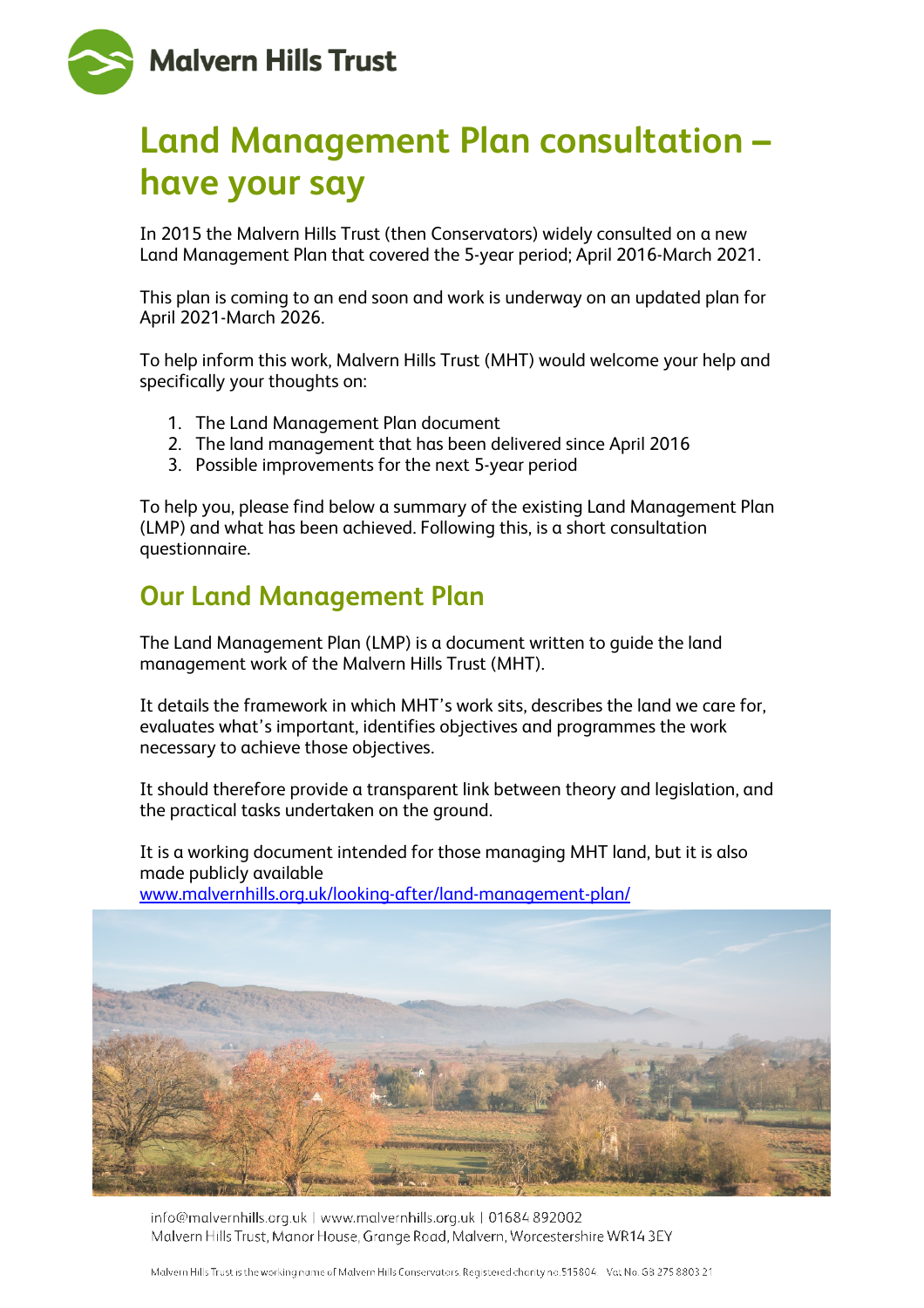## **Key achievements of the LMP 2016-2021**

The Trust's work focusses on its legal duties relating to public access and conservation of the landscape. Particular achievements since 2016 include:

#### **Public access**

- Upheld 1200 hectares (3000 acres) open to the public and maintained an array of access infrastructure (steps, benches, signs, car parks etc).
- Created and waymarked several permissive routes for cyclists to improve the cycling network. Produced a 'cycling and walking guide' to ensure everyone knows where to go.
- Improved access for families and less-able visitors by upgrading sections of path (>2km) to make them more buggy and tramper-friendly.

#### **Landscape, natural and cultural heritage**

- Maintained a fantastic range of 14 priority habitats including ponds, lowland mixed woodlands and species-rich pastures through a range of land management, such as livestock grazing and coppicing.
- Gained nationally important 'Sites of Special Scientific Interest' status for our hay meadow on Malvern Common.
- Increased the number of geological sites in good condition from 9 to 16 helping scientists and students study part of Earth's history.
- Restored 10 ha of secondary woodland to open habitats creating views, revealing archaeology and supporting rare wildlife.
- Repaired damage to the archaeology of British Camp one of the finest hillforts in the country.
- Increased land under our care by 11 hectares including some strategic inbye land purchases that will aid the management of key sites including Castlemorton Common.

### **Share your thoughts**

Our current land management plan can be found on our website. Please share your thoughts with us by completing the below questionnaire.

Completed questionnaires should be emailed to: [jonathan@malvernhills.org.uk](mailto:jonathan@malvernhills.org.uk) before the 7<sup>th</sup> September.



If you have any questions regarding your submission, please get in touch.

Please do not provide representations on the MHT constitution, easement process, the precept nor any other item unrelated to land management. These should be emailed separately to info@malvernhills.org.uk

Thank you in advance for your help in what is a complex, iterative process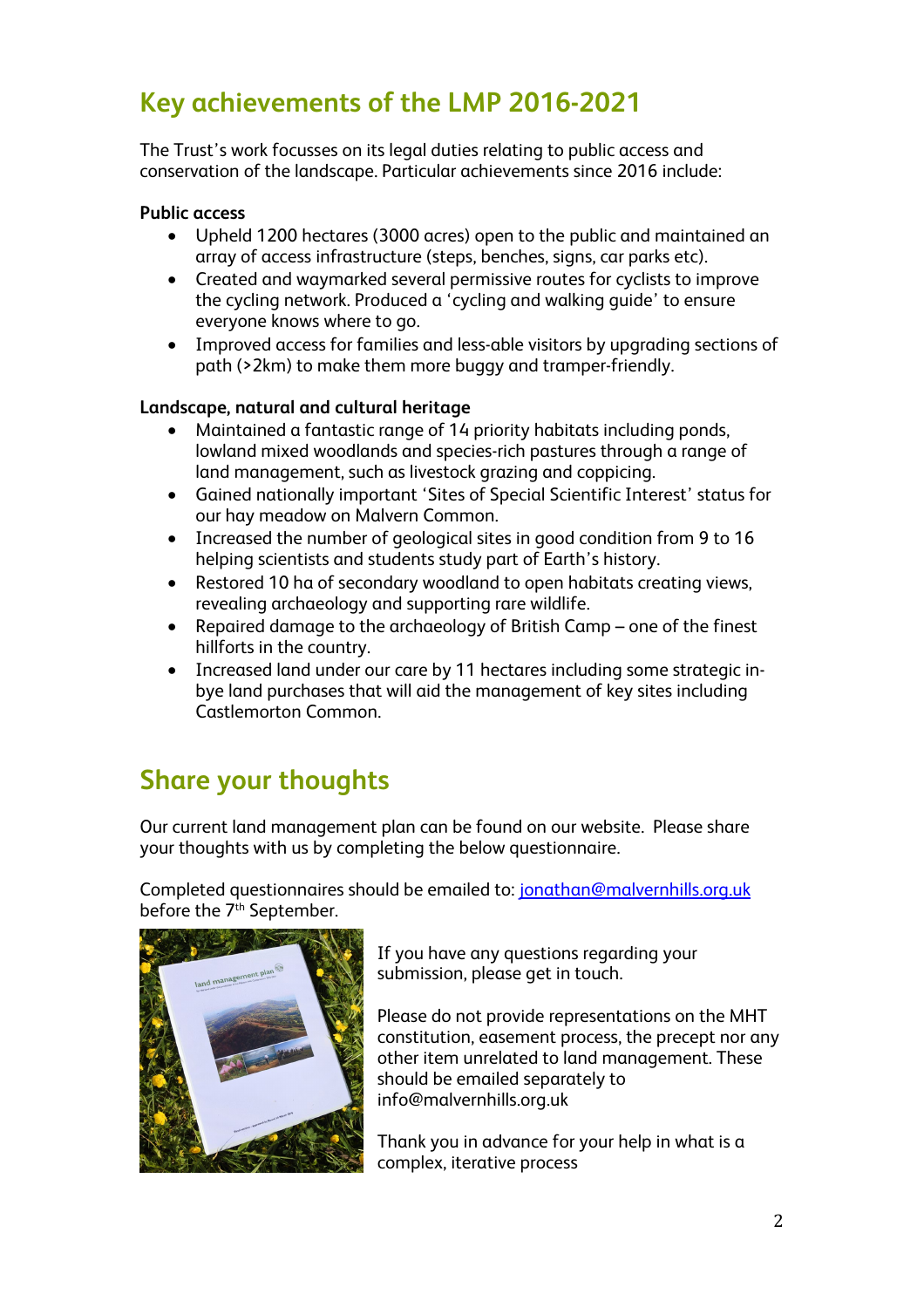

**Malvern Hills Trust – Land Management Plan consultation. Summer 2020**.

Your name, contact details and, if applicable, organisation:

Q1 Overall do you think MHT have done a good job of delivering public access and conservation of the landscape since April 2016?

Q2 Is the LMP document satisfactory? Has it provided a comprehensive, readable text that explains why and how MHT undertakes practical work?

Q3 How could the LMP document be improved?

Q4 Has the work that's been done delivered satisfactorily on MHT's duties relating to public access?

info@malvernhills.org.uk | www.malvernhills.org.uk | 01684 892002 Malvern Hills Trust, Manor House, Grange Road, Malvern, Worcestershire WR14 3EY